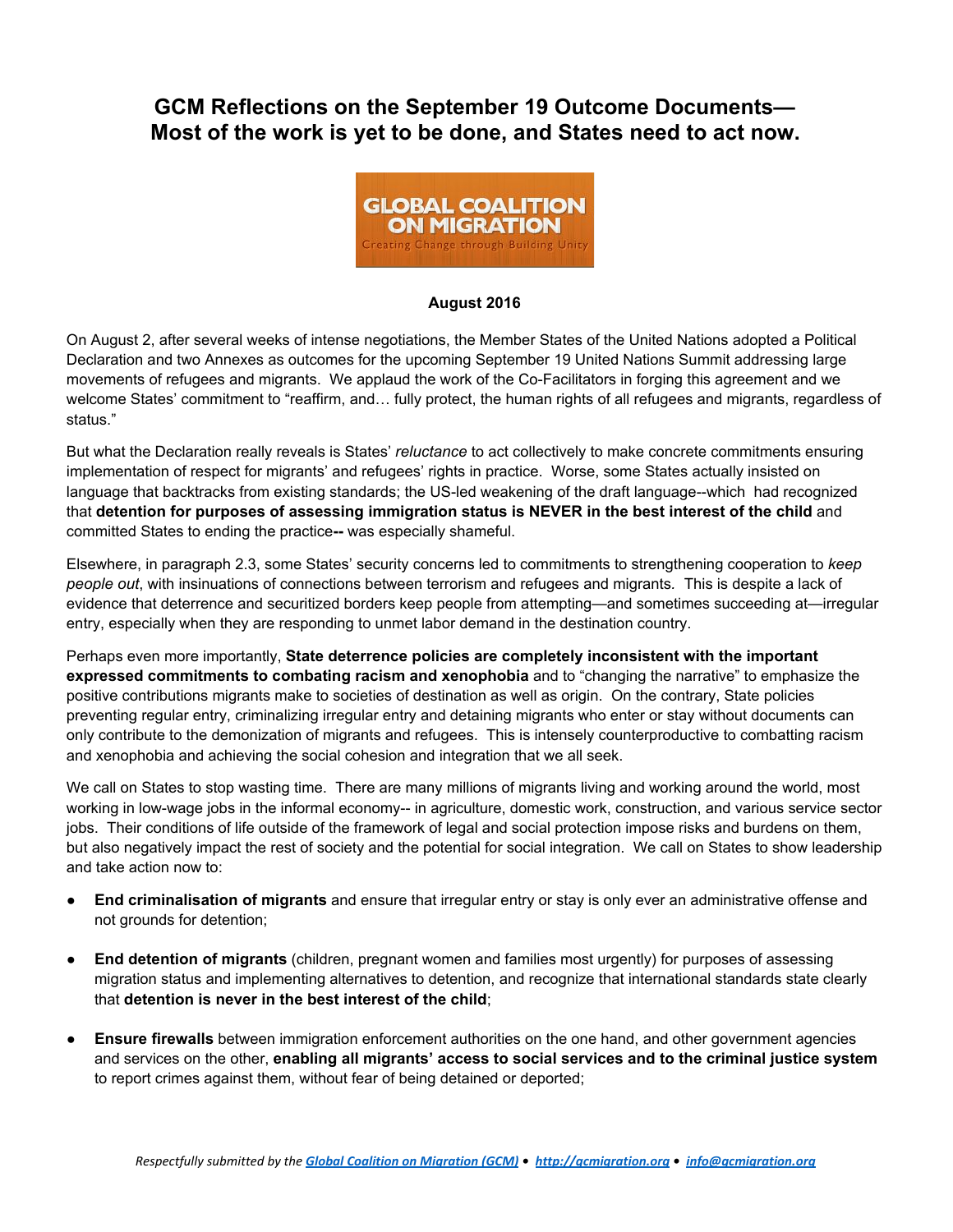- **Respect the rights of irregular migrants** at work and outside of work, including access to healthcare, including reproductive health services for women; accommodation, and access to education for children;
- Ensure that **gender issues are fully addressed** at the levels of law, policy and practice so as to empower women in migration and allow them to enjoy full and equal rights protection and benefits from migration;
- Address the need for **paths for regularization of irregular migrants** in the interests of social cohesion and integration.

**Well governed migration must be more than merely "safe, orderly and regular"; it must also protect migrants' human rights and guarantee access to justice when those rights are violated.** Responsible and coherent collective approaches to migration governance must focus on developing mechanisms to allow people to move regularly across borders—whether to make asylum claims, to work, to look for work, to return home, to return to a job, to get education or training, or to reunite with family members. Recognizing that most migration is for labor, we call on States to commit to progressively improving standards for regular migration programs, and to ensure their effective implementation. Improved labor standards must:

- ● Focus on the **rights of** *migran ts***, benefits to** *migrants* **and preferences of** *migrants* as central concerns of regular labor migration programs, not simply benefits to origin and destination states, which often come at the expense of migrants and their families;
- **Reform temporary and circular migration programs** to enable workers to fully exercise their rights, including the right to organize and collectively bargain, to use visa portability to change employers and to access justice for protection from retaliation;
- Provide migrant workers with the **widest possible range of mobility choices**, including paths to permanent residency and citizenship, with the right to family reunification;
- **Improve transparency, accountability, and adequate standards** in labor agreements, preferably by involving the ILO and social dialogue partners;
- Develop and expand **mechanisms for recognition of skills and qualifications** at all skill levels;
- Go beyond current efforts at recruitment reform, developing **effective oversight and portable justice mechanisms** to guarantee access to justice and end impunity of exploitative recruiters and employers.

We note that if States ratified the nine core international human rights treaties and ILO Conventions including 97, 143 and 189, domesticated them in national law and implemented them in policy and practice, they would effectively address almost all of those urgent needs for reforming regular labor migration programs. Paragraph 3.8 asks States to "consider" ratifying or acceding to the 1990 Convention on the Rights of All Migrant Workers and Members of Their Families. **We call on States that have not done so to do more than consider it, and to ratify the Migrant Workers Convention now.**

We urge States to work both individually and collectively, now and through the Global Compact negotiating process, to address the issues we have outlined and to do so as part of a genuinely multi-stakeholder process. States must take advantage of the mandates, expertise and capacity of UN and other intergovernmental organizations as well as that of civil society, including migrant and migrant-led organizations.

**We also urge States to devote greater attention to addressing drivers of forced migration and to supporting better migration and mobility choices for all**. While we focused here on improving the respect, protection and fulfillment of migrants' rights, we want to emphasize that the ultimate goal-- of the UN, of its Member States, and of global governance-- must be the respect, protection and fulfillment of the human rights of all. Looking toward achieving the 2030